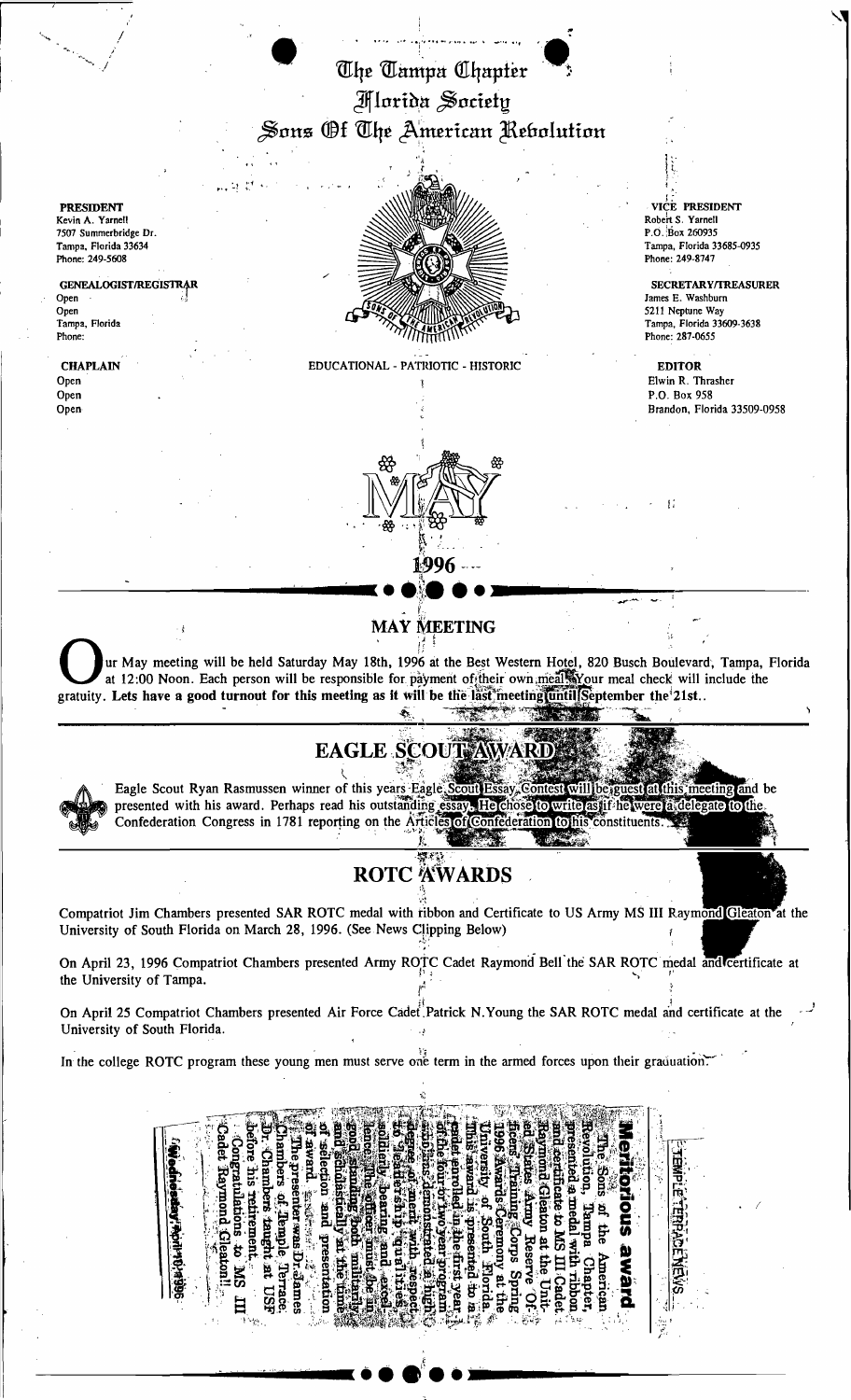

•

Elwin Thrasher Joseph Walker Scott Mason

HAPPY BIRTHDAY

|    |  | (후 #301) - 이유스 - 1999 # 800 - 이일정수는 높은 844 |  |
|----|--|--------------------------------------------|--|
| W  |  | May $11$                                   |  |
| ś, |  | May $15$                                   |  |
|    |  | May $30$                                   |  |

L

(

## DéSoto Chapter DAR

The DeSoto Chapter DAR Invites the Tampa Chapter SAR to their Flag Day Buffet, Tuesday, June 11, 1996 at 11:30 AM. This will be held at Burdines' Community Room; second floor/Westshore Plaza. Those Compatriots who wish to attend please RSVP by June 4th to Mrs. M.C. Mixson, 2529 Sunset Drive, Tampa, Florida 33629-5338. Charge will be \$14.50 per person. There will be a very good Flag Day Program at this meeting.

Cav/efon<br>It has been brought to my attention that former Patroit Daniel Carlson passed away. Daniel was a Charter member of the Tampa Chapter of the Son's of the American Revolution and dropped out due to health several years ago.

"s

--~--'-;--------"j( ••"••'. )I: \_

l •

## $\ddot{\text{r}}$ MINUTES OF THE TAMPA CHAPTER SAR MEETING, APRIL 20, 1996

The meeting  $\sqrt{w}$  is called to order by President Kevin Yarnell at 12:00 noon.) eeting was called to order by President Kevin Yarnell at 12:00 noon.

mell offered, the invocation and led in the pledge to the flag and the SAR Pledge.

;;-..,":?> ,'':~l~''''"> "'",;~-.:'~, .;.'/,~.~::,..~) •... :: . • Guests<sub>s</sub>introduced: Greg Tisdale, Mrs.: Margaret Walker: (wife of Joseph Walker a new member)

·:/· .. ···.":'I!:r'>~ , . .. The minutes were approved with correction of a spelling error,

"..... ... ~.~~:" i'~", ....

The treasurers is report was submitted on Jim Washburn's behalf and accepted by the membership.

Barry Rich  $\frac{1}{2}$  is executed that our Eagle Scout winner will be attending our May meeting at which time he'll be presented with his award.  $\frac{1}{2}$  ...

r' Jim Chambers reported on his presentations of Senior ROTC medals. He has been pleased with the response he's received. Further, Jim reported receiving a check form the State Endowment Trust fund to reimburse the chapter for the expenses of the medals. President Yarnell thanked Jim on behalf of the chapter for his efforts with this program.

President Yarnell reported that we would be participating in the 6th grade citizenship program in the fall rather than the spring as originally planned.

A discussion followed about the National History Standards and the SAR's fight to defeat them.

Lunch was served and the meeting temporarily adjourned for this purpose.

--------------------------------.,.,-.-'.

The meeting reconvened and the prior discussion continued. President Yarnell suggested that the chapter look to implementing some sort of program to encourage and acknowledge local teachers who taught American History in an outstanding way. Discussion followed and, at the suggestion of Vice President Robert Yarnell, the matter was forwarded to the next Board of Governors meeting.

Compatriot Joseph Walker was installed into membership in the society by virtue of being a descendent of Colonel John Walker. Compatriot Walker shared with the membership that he was raised just 11 miles from where his ancestor served in the Revolution. He is a Navy veteran of 20 years and will certainly be a fine addition to our local chapter.